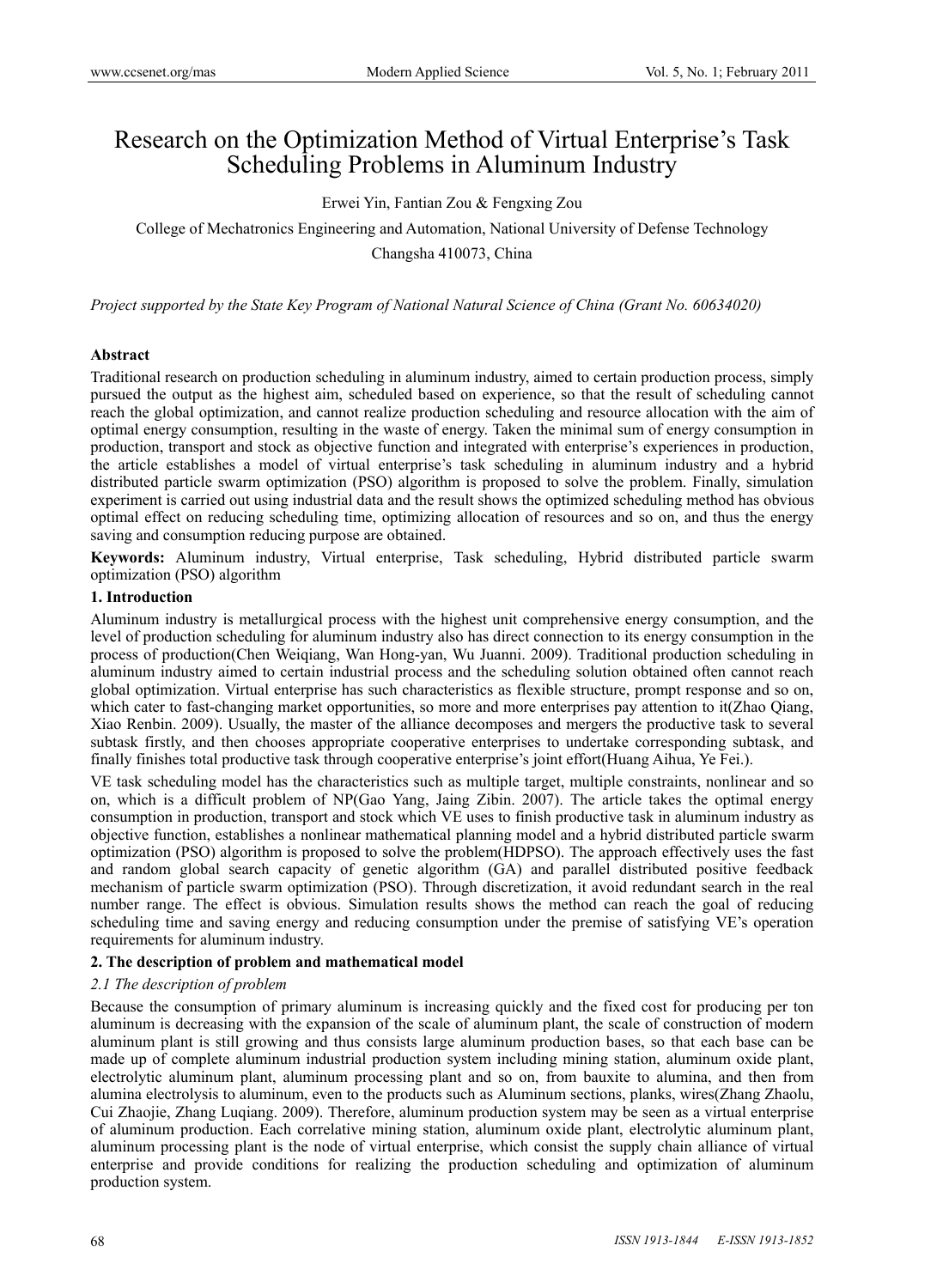Now the process of aluminum production system is properly simplified, from mining bauxite to putting the products of aluminum on sale. All the process is classified roughly and mainly includes four sections as shown in figure 1.

In fact, the problem of virtual enterprise's production task scheduling in aluminum industry is similar to hybrid flow shop scheduling problem, but because the constraint relations between virtual enterprise's tasks are very complex, it is needed to be further extended so as to reach ideal goal of global optimization under the condition of ensuring time limit.

*2.2 The establishment of the VE task scheduling model in aluminum industry* 

1) To make such assumptions about the model considering the characteristics of VE in aluminum industry:

① According to the difference of contract orders, the products are classified into several lots and the time that each lot is processed in different plants is known;

② Considering production capacity and resource conditions, each plant only processes one lot during the same period of time;

③ VE begins to operate from 0:00

1) Symbol definition:

*N*: the sum of lots to be processed;

*S*: the sum of productive tasks of virtual enterprise

*Mj*: the number of candidate enterprise for the productive task *j* 

 $N_k$ : the number of the lot to be arranged to be produced in the enterprise  $k$ 

 $x_{ijk}$ : 0-1 variable, if the task *j* of the lot *i* is processed in enterprise *k*, take 1, otherwise take 0;

*sijk*: the start time for the task *j* of the lot *i* in the enterprise *k*

 $c_{ijk}$ : the completion time for the task *j* of the lot *i* in the enterprise *k* 

 $t_{iikh}$ : the transportation time that the task *j* of the lot *i* is transported to the next task's enterprise *h* after it is processed in the enterprise *k* 

 $e_{ijk}$ : the energy consumption that the task *j* of the lot *i* is processed in the enterprise *k* 

 *qijkh*: the energy consumption in transport that the task *j* of the lot *i* is transported to the next task's enterprise *h*  after it is processed in the enterprise *k* 

 $\delta(x_{ijk},x_{i,j+1,h})$ : 0-1 variable, take 1 if and only if  $x_{ijk}$  and  $x_{i,j+1,h}$  are 1 at the same time, otherwise take 0;

*K*: stock energy consumption coefficient

*T\** : the delivery date of the products

2) Objective function

At present, the simple pursuit of maximizing enterprises' interests has become the highest productive aim of many non-ferrous metallurgical enterprises. Because of the limits of theory, method and other aspects, production scheduling solutions only involves productive fees, and most of them aim to pursue output and carry out scheduling according to their experiences. The realization of the aim of output is often at the cost of sacrificing energy consumption, the efficiency of resource use is not improved substantially and the production scheduling and resource allocation aiming to optimal energy consumption cannot be achieved, leading to the waste of energy. Therefore, aiming to the optimized energy consumption for production task, material transport and stock respectively, the article adopts the form of weighted sum to set up the objective function.

$$
f(X) = \sum_{i=1}^{N} \sum_{j=1}^{S} \sum_{k=1}^{M_j} e_{ijk} x_{ijk}
$$
  
+ 
$$
\sum_{i=1}^{N} \sum_{j=1}^{S-1} \sum_{k=1}^{M_j} \sum_{j=1}^{M_{j+1}} q_{ijkh} \delta(x_{ijk}, x_{i,j+1,h})
$$
  
+ 
$$
K \times [T^* - \max(c_{ik})]
$$
 (1)

In the formula (1), the first term represents the energy consumption that virtual enterprise in aluminum industry finishes all the productive task; the second term represents the sum of energy consumption in transport between different productive tasks; the third term represents the stock energy consumption.

3) Constraint condition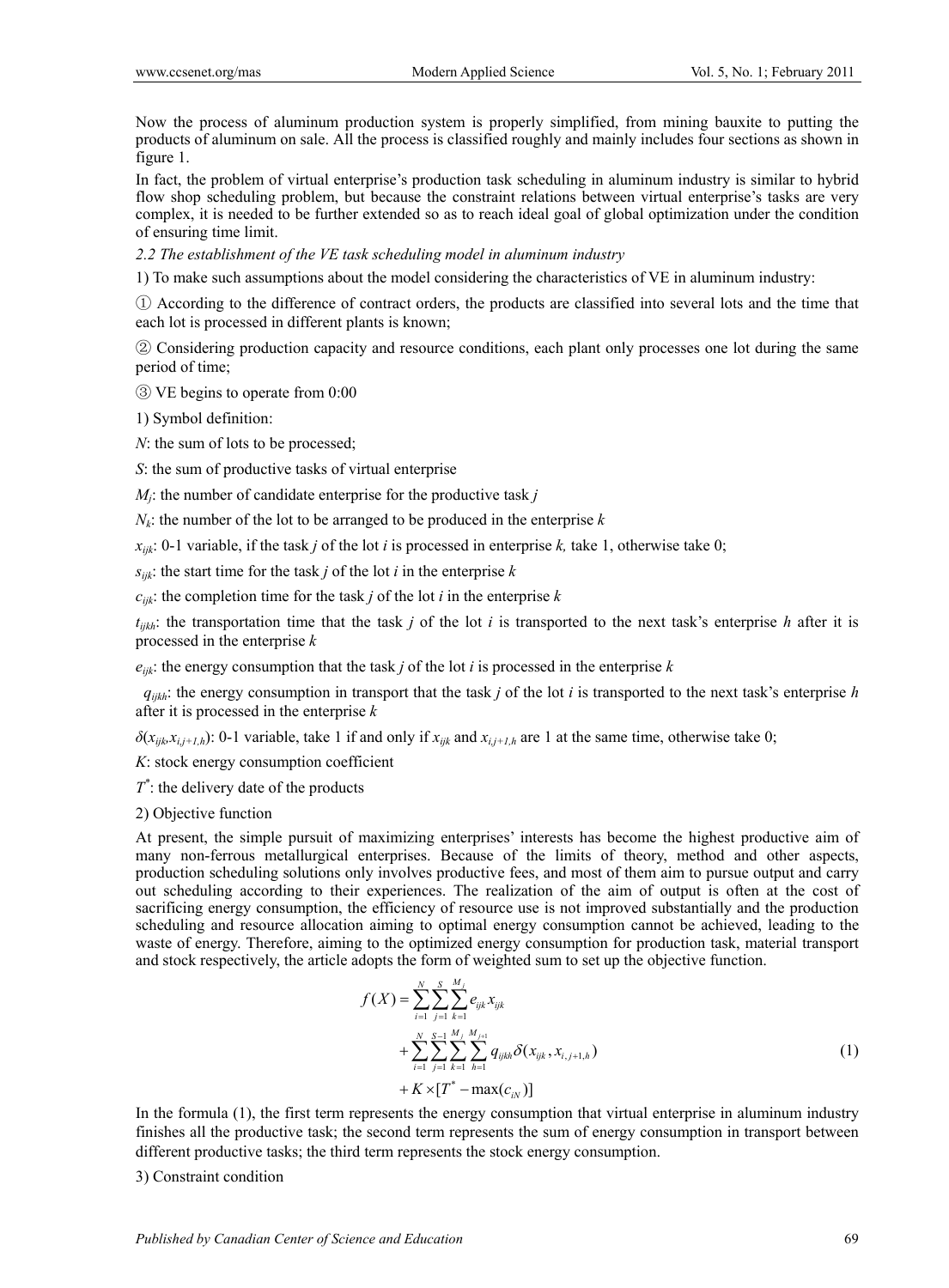① tasks assignment

$$
\sum_{j=1}^{M_j} x_{ijk} = 1, \quad i \in \{1, 2, \cdots N\}, j \in \{1, 2, \cdots S\}
$$
 (2)

$$
\sum_{j=1}^{M_j} N_k = N \tag{3}
$$

The formula (2) shows each productive task of each lot must be produced in one candidate enterprise; the formula (3) shows the total number of the lot which assign to each parallel enterprise is *N*.

② the constraints of the processing sequence

$$
\begin{cases} S_{i_1,j,k} < S_{i_2,j,k} \\ i_1 < i_2, \quad i_1, i_2 \in \{1, 2, \cdots, N_k\}, j \in \{1, 2, \cdots, S\} \end{cases} \tag{4}
$$

The formula (4) shows the former the lot assigned to each enterprise ranks, the earlier it is processed. ③ the constraints of time

$$
\begin{cases} c_{ijk} + t_{ijkh} \leq s_{i,j+1,h} \\ i \in \{1, 2, \cdots, N\}, j \in \{1, 2, \cdots, S-1\} \end{cases}
$$
 (5)

$$
c_{i,j} \le s_{i_2j}, i_1 < i_2, i \in \{1, 2, \cdots, N_k\}, j \in \{1, 2, \cdots, S\} \quad (6) \quad T^* \ge \max(c_{iN}) \tag{7}
$$

$$
s_{ijk} \ge 0, \quad i \in \{1, 2, \cdots, N\}, \quad j \in \{1, 2, \cdots, S\}
$$
 (8)

The formula (5) shows each task of each lot has to start working only after the lot reaches the enterprise which undertakes the productive task; the formula (6) shows, for certain enterprise, the later lot has to start working only after the former one completes; the formula (7) shows the completion time of all the productive tasks cannot be later than the delivery time, otherwise it will lead to losing credit even contract default; the formula (8) shows the start time is nonnegative.

#### **3. The design of HDPSO and the solutions to the problem**

Particle swarm optimization (PSO) algorithm adopted velocity-position search model. The approach initialized randomly a group of particles, each particle represents a candidate solution in the solution space, all the particles have a fitness decided by the objective function, particles fly at a fixed speed in the search space, following the particle whose fitness is optimized at present can find the global optimal particle(I.Jacob Raglend, C.Raghuveer, G.Rakesh Avinash. 2010)(Angus F.M. Huang, Stephen J.H. Yang, Minhong Wang. 2010). Particles update themselves through tracking the most optimal solution *rbest* found by itself and *gbest* found by all the swarm. While finding out the two most optimal solutions, the particles update their velocity and position according to the formula as follows:

$$
v_{id}(t+1) = w v_{id}(t) + c_1 rand_1((gbest_d - x_{id}(t))
$$
\n(9)

$$
+c_1\text{rand}_2()
$$
( $\text{rbest}_{id} - x_{id}(t)$ )

$$
x_{id}(t+1) = x_{id}(t) + v_{id}(t+1)
$$
\n(10)

In the formula (9) and (10),  $v_{id}$  shows the velocity of the particle *i* in the space *d*,  $x_{id}$  shows the position of the particle *i* in the space *d*,  $c_1$  and  $c_2$  are constants,  $rand_1()$   $rand_2()$  are random numbers evenly distributed in the interval [0,1].

#### *3.1 The coding and decoding of particles*

Because virtual enterprise task scheduling model in aluminum industry has high complexity and multiple constraint conditions, most of the existing scheduling methods only search in the real number space and the search efficiency is very low. (Wei Ou, Fengxing Zou, Zheng Gao. 2008) proposed a code matrix method based on genetic algorithm, which made use of matrix element and position information to deal with the constraint relations between different processes effectively. The article codes and decodes particles based on the method, and the code matrix is shown in the formula (11):

$$
P_{N\times S} = \begin{bmatrix} p_{11} & p_{12} & \cdots & p_{1S} \\ p_{21} & p_{22} & \cdots & p_{2S} \\ \vdots & \vdots & \vdots & \vdots \\ p_{N1} & p_{N2} & \cdots & p_{NS} \end{bmatrix}
$$
(11)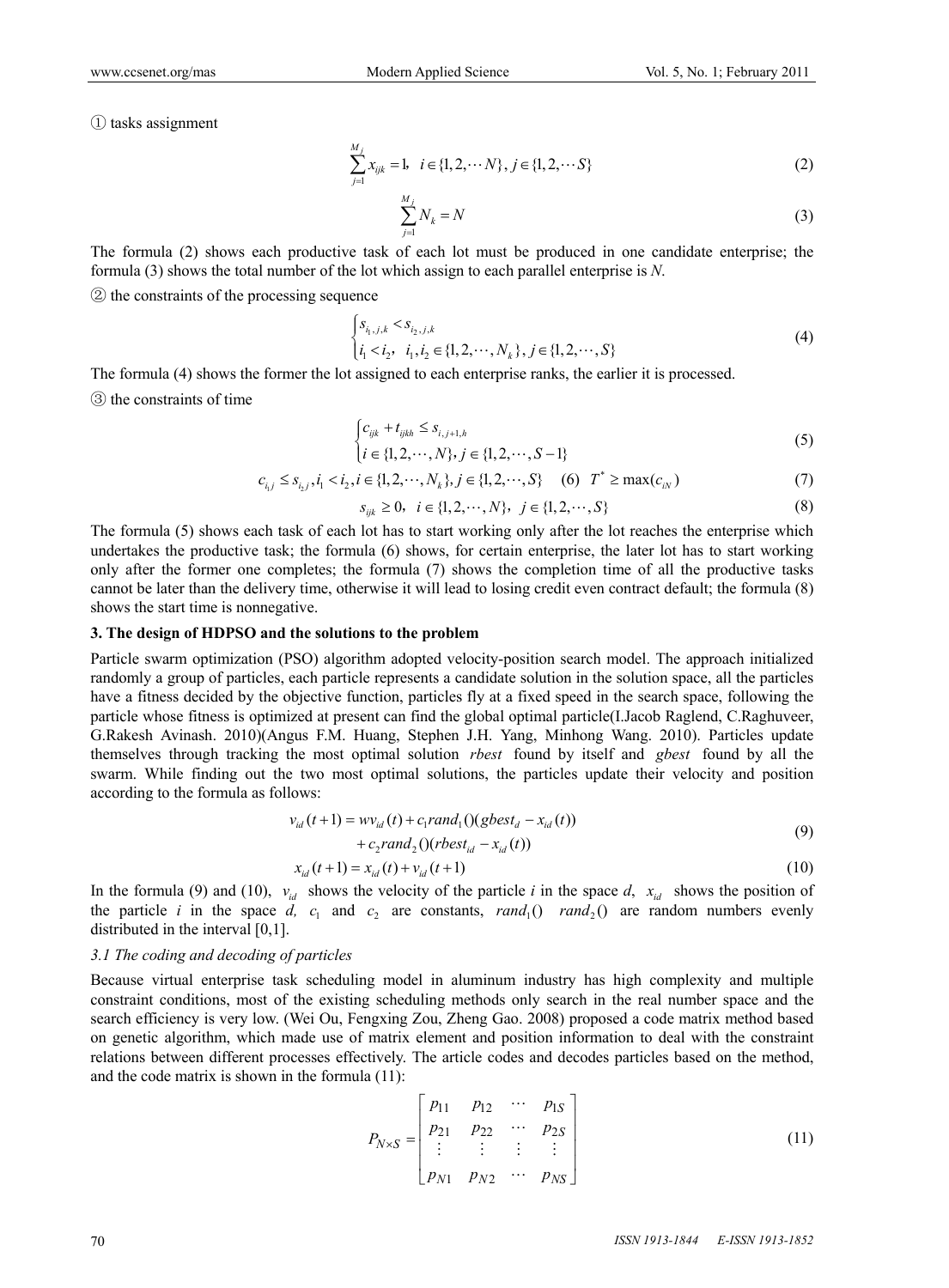Each row of the matrix  $P_{N\times S}$  corresponds to each lot and each row corresponds to a productive task. Matrix element  $p_{ij}$  is an integer in the interval  $(1,M_j)$ . When decoding,  $p_{ij}$  shows the enterprise of the task *j* of the lot *i*.

#### *3.2 The discretization of PSO algorithm*

Because virtual enterprise task scheduling model in aluminum industry the article proposes is an integer programming, but basic PSO algorithm adopts search in real number space and needs to carry out integer operation, this often leads to constraint dissatisfaction or keeping away optimal solution as well as high redundancy of the approach (Chen Ailing, Yang Genke, Wu Zhiming. 2006). Aim to the problem the article carried out discrete treatment for PSO algorithm. From the formula (9) and (10) we can know, when  $x_{i}(t)$  and  $v_{\nu}(t+1)$  are integers, it is also ensured that  $x_{\nu}(t+1)$  is an integer. So only to ensure that  $v_{\nu}(t+1)$  is integer all the time in the evolution. The formula (9) is improved as follows:

$$
v_{id}(t+1) = int(wv_{id}(t)) + \phi_1 + \phi_2
$$
 (12)

In the formula (12), when  $gbest_d \ge x_{id}(t)$ ,  $\phi_i$  is an integer in the interval  $[0, c_i(gbest_d - x_{id}(t))]$  according to a uniform probability distribution; When  $gbest_d \leq x_{id}(t)$ ,  $\phi_i$  is an integer in the interval  $[c_1(gbest_a - x_{ad}(t)),0]$  according to a uniform probability distribution; The calculation of  $\phi$ , is the same as  $\phi$ . The PSO approach after discretization can be shown by the formula (9) and (12).

#### *3.3 The improvement based on inertia weight*

Basic PSO algorithm sets inertia weight as a constant value. Bigger inertia weight has a strong global convergence capability and smaller inertia weight has a strong local convergence capability. For different problems, confirming the proportionate relationship between global search capacity and local search capacity is very important. Generally, in the process of solving the problem, thresholds of iteration should choose bigger inertia weight, with the increasing the number of iterations, search space is becoming small gradually, as well as inertia weight(S.H. Nabavi-Kerizi, M.Abadi, E. Kabir. 2010). It is an effective method to design inertia weight as self-adaptability reduces linearly. The article set inertia weight as

$$
w(g) = w_0 - \frac{g}{g_{\text{max}}} \times c \tag{13}
$$

In the formula (13),  $w_0$  is initial weight, set as the bigger value; *g* shows the evolutionary generation;  $g_{max}$  shows the biggest evolutionary generation; *c* shows decay factor.

#### *3.4 The introduction of gene*

The search efficiency of PSO algorithm is very high at the earlier stage of computation, but at the later stage, because individual differences decrease, it is easy for the approach to fall into local extreme values. Aiming to the characteristic, the article chooses suitable gene according to the differences of the scale of the problem, after all the individuals of each generation finish iterations, according to the fitness *fi* of each particle and the relationship between the maximum  $f_{max}$  and minimum  $f_{min}$ , we can judge whether each particle carries out crossover operation. The rule of crossover is:

IF 
$$
f_i \in (f_{\min}, (f_{\min} + \frac{f_{\max} - f_{\min}}{MP} \times rand)))
$$
  
Exchange  $p_u$   $p_v$   $u \neq v$  (14)

In the formula (14), *rand*() is a random number in the interval [0,1],  $p_u$ ,  $p_v$  represents arbitrary two rows of coding respectively, after crossover, the coding sequences ensures the validity of particles.

## *3.5 The choice of fitness function*

Because the aim of virtual enterprise's task scheduling model in aluminum industry is to minimize the energy consumption, in order to meet the conditions that the fitness maximize when the particles optimizes, the article set the fitness function as reciprocal of  $H(X)$ . So the fitness of particles is:

$$
H_{\text{fit}}(X) = 1/\min H(X) \tag{15}
$$

From the formula (15) we can know, when the particles search out the optimized value, the energy consumption minimizes.

### **4. Simulation experience and the result analysis**

Now take the example of certain large aluminum industry group. The numbers of candidate enterprises of each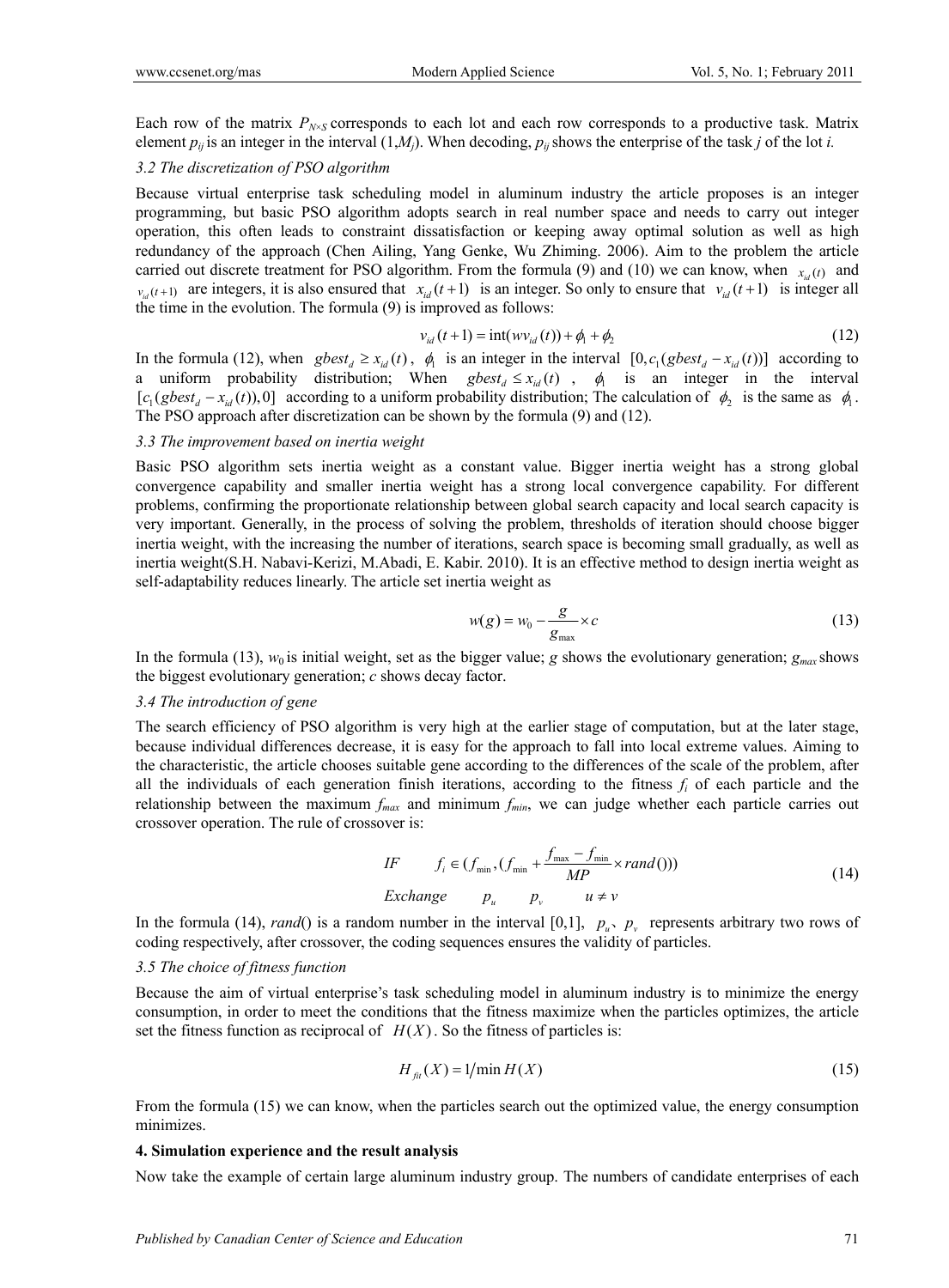task are 3,3,2,2 respectively. The performance index parameters of these candidate enterprises are shown in the table 1-3. The delivery time of the products is 100 days and the stock energy consumption coefficient  $K = 5$ . Assume the population size of PSO is 30, the largest iteration generation is 200, the initial weight is  $w_0 = 1.2$ ,  $c_1 = 1.8$ ,  $c_2 = 1.8$ .

In order to verify the optimized effect of the algorithm, the article did a lot of experiments. Each experiment calculates two sets of curves: one is basic PSO algorithm's optimal particle's fitness and average fitness variation curve; the other one is improved HDPSO algorithm's variation curve, of which one test result is shown in the figure 2.

From the figure we can know, compared basic PSO algorithm with HDPSO algorithm curves, the former has obvious prematurity, the approach falls into local optimal solution early, its global search capacity is too weak and redundancy is very high; for the later, the optimized effect with the improvement of inertia weight and introduction of mutation operator is very obvious so that the global search capacity becomes strong obviously, and the discretization of the algorithm makes its search redundancy reduces greatly. As shown in the figure 3,in the experiment, the optimal scheduling solution obtained by HDPSO algorithm had obvious optimal effect on productive task assignments and scheduling. The completion time is 106 days, which meet the requirements of delivery time. The simulation result showed adopting the optimized scheduling solutions can satisfy the requirements of aluminum production and achieved the aim to save energy and reduce consumption.

### **5. Conclusions**

The research shows, it has been very limited for the space of improving enterprise's comprehensive benefits through one-side improving the production capacity and control level of the production equipments, but to realize optimized scheduling, allocate productive resource reasonably, improve flexibility of production system and the utilization efficiency of equipments and reduce the consumption of manpower, water and energy are importance to improve the key competition ability of enterprise and solve resource bottleneck problem. Aiming to virtual enterprise's task assignment problem in aluminum industry, the article took the minimized energy consumption as the objective function and established nonlinear planning model. Under the constraint conditions that the delivery time of products was satisfied, the model took the energy consumption in the production, transport and stock fully into account. Aiming to the characteristics, the article proposed a new improved HDPSO algorithm. Through a lot of experiments, the simulation results showed the structure of the optimization scheduling model is reasonable and satisfy the technological requirements: HDPSO algorithm can search out the optimal energy consumption scheduling solution quickly and the application in the virtual enterprise's task scheduling model in aluminum industry is feasible. The optimization scheduling method gives references to realize the optimized scheduling of all the process in aluminum industry and energy conservation and consumption reduction.

#### **References**

Angus F.M. Huang, Stephen J.H. Yang, Minhong Wang. (2010). Improving fuzzy knowledge integration with particle swarmoptimization. *Expert Systems with Applications.* 37 (2010): 8770–8783.

Chen Ailing, Yang Genke, Wu Zhiming. (2006). Hybrid discrete particle swarm optimization algorithm for capacitated vehicle routing problem. *Journal of Zhejiang University SCIENCE A,* 2006, 7(4): 607-614.

Chen Weiqiang, Wan Hong-yan, Wu Juanni. (2009). Life Cycle Assessment of Aluminium and the Environmental Impacts of Aluminium Industry. *LIGHT METALS,* 2009, 5:3-10.

Gao Yang, Jaing Zibin. (2007). Using HGA to Solve Production Planning in VE. *Control and Decision,* 2007, 22(8):931-938.

Huang Aihua, Ye Fei. (2002). Task Allocation and Harmonizing of Virtual Enterprise. *Journal of South China University of Technology (Natural Science Edition),* 2002, 30(5):1-4.

I.Jacob Raglend, C.Raghuveer, G.Rakesh Avinash. (2010). Solution to profit based unit commitment problem using particle swarm optimization. *Applied Soft Computing,* 10(2010): 1247-1256.

S.H. Nabavi-Kerizi, M.Abadi, E. Kabir. (2010). A PSO-based Weighting method for linear combination of neural networks. *Computers and Electrical Electrical Engineering,* 36(2010):886-894.

Wei Ou, Fengxing Zou, Zheng Gao. (2008). Flexible Flow-shop Scheduling Approach Based on Hybrid Particle Swarm Optimization. *The 20th Chinese Control and Decision Conference,* 2008: 946-951.

Zhang Zhaolu, Cui Zhaojie, Zhang Luqiang. (2009). The designing and planning of circular economy industry chain for aluminium industry. *China Mining Magazine,* 2009, 18(5): 25-28.

Zhao Qiang, Xiao Renbin. (2009). Task Scheduling of Virtual Enterprise Based on Multi-Agent Technology. *Journal of South China University of Technology (Natural Science Edition),* 2009, 37(2):20-24.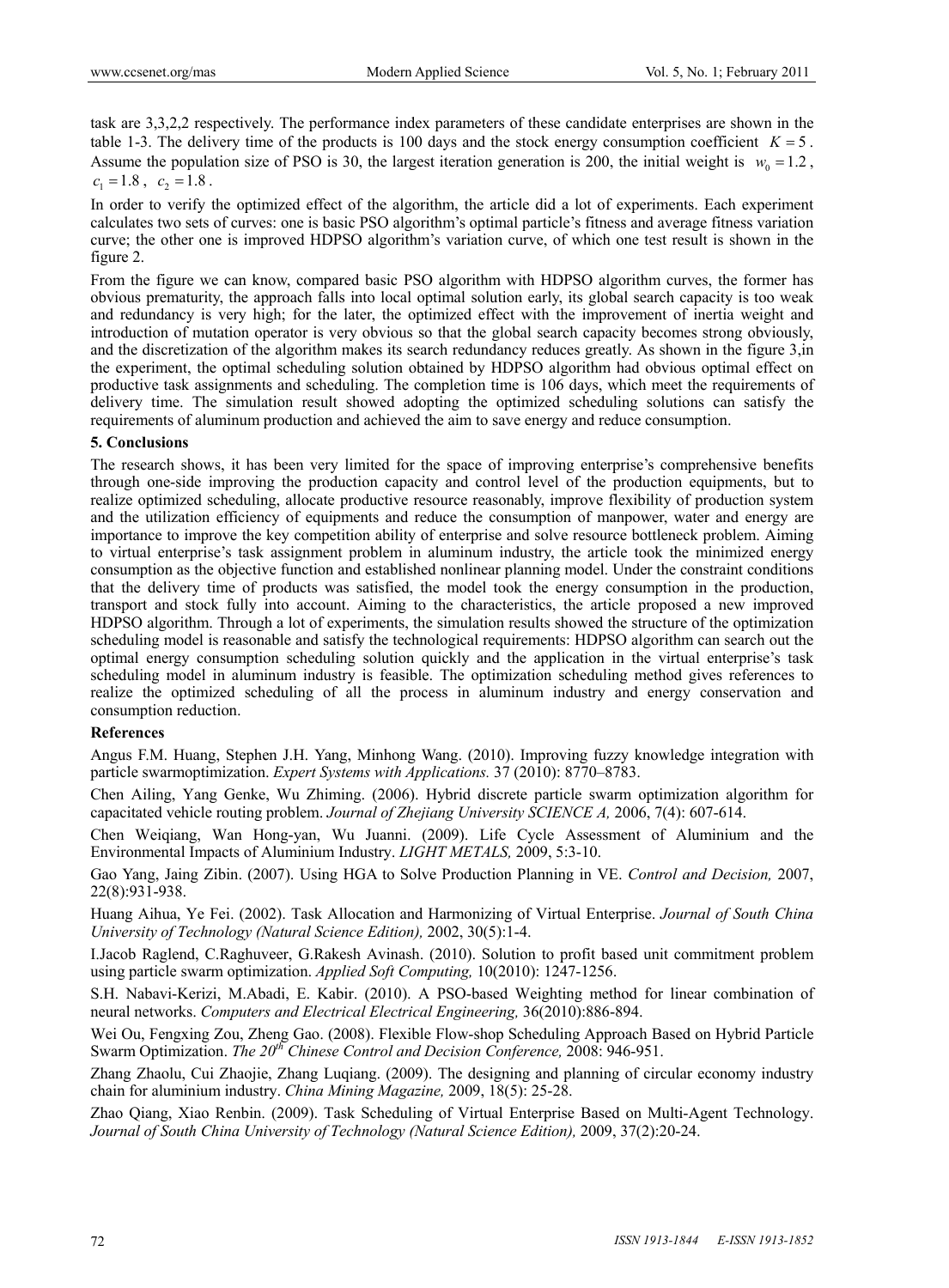| lot            | Task 1         |          |          | Task 2   |          |          | Task 3   |          | Task 4   |          |
|----------------|----------------|----------|----------|----------|----------|----------|----------|----------|----------|----------|
|                | $E_{11}$       | $E_{12}$ | $E_{13}$ | $E_{21}$ | $E_{22}$ | $E_{23}$ | $E_{31}$ | $E_{32}$ | $E_{41}$ | $E_{42}$ |
|                | 5              | 6        | 3        | 8        | 9        | 13       | 10       | 6        | 5        | 6        |
| $\mathfrak{D}$ | 6              | 6        | 5        | 14       | 14       | 10       | 8        | 10       | 6        | 6        |
| 3              | 5              | 4        | 3        | 13       | 13       | 12       | 9        | 10       | 7        |          |
| 4              | 6              | 5        | 5        | 13       | 10       | 11       | 7        | 8        | 7        |          |
| 5              | $\overline{4}$ | 6        | 5        | 13       | 14       | 12       | 10       | 10       | 5        | 6        |
| 6              | $\overline{4}$ | 4        | 4        | 14       | 11       | 12       | 7        | 9        | 5        |          |
| 7              | 6              | 5        | 5        | 12       | 13       | 14       | 7        | 6        | 5        | 5        |
| 8              | 6              | 5        | 5        | 13       | 13       | 13       | 8        | 10       | 6        | 6        |
| 9              | 5              | 5        | 4        | 14       | 11       | 11       | 9        | 10       | 5        | 6        |
| 10             | 5              | 6        | 6        | 12       | 14       | 14       | 8        | 18       | 6        | 5        |
| 11             | 6              | 6        | 5        | 10       | 9        | 12       | 10       | 7        | 5        |          |
| 12             | 5              | 6        | 5        | 13       | 14       | 11       | 7        | 8        | 7        | 6        |

Table 1. the production schedule of candidate enterprise

Table 2. the energy consumption of candidate enterprise in the production

| lot | Task 1   |          |          | Task 2   |          |          | Task 3   |          | Task 4   |          |
|-----|----------|----------|----------|----------|----------|----------|----------|----------|----------|----------|
|     | $E_{11}$ | $E_{12}$ | $E_{13}$ | $E_{21}$ | $E_{22}$ | $E_{23}$ | $E_{31}$ | $E_{32}$ | $E_{41}$ | $E_{42}$ |
|     | 7.1      | 8.3      | 3.2      | 12.0     | 13.5     | 17.5     | 24.5     | 17.7     | 3.8      | 4.5      |
| 2   | 8.2      | 10.2     | 9.5      | 14.0     | 18.0     | 12.5     | 20.5     | 24.2     | 4.6      | 5.7      |
| 3   | 8.4      | 7.9      | 6.5      | 15.5     | 17.0     | 16.5     | 22.6     | 23.2     | 6.0      | 5.6      |
| 4   | 10.1     | 8.2      | 8.9      | 17.0     | 13.0     | 14.5     | 19.5     | 18.9     | 5.8      | 4.3      |
| 5   | 7.8      | 10.5     | 9.1      | 16.5     | 18.0     | 15.5     | 24.5     | 23.7     | 3.9      | 5.0      |
| 6   | 6.3      | 6.9      | 5.8      | 17.5     | 14.5     | 15.5     | 20.8     | 22.4     | 4.9      | 4.1      |
| 7   | 9.9      | 8.7      | 8.4      | 15.0     | 17.0     | 18.0     | 19.6     | 17.9     | 3.5      | 4.5      |
| 8   | 10.5     | 7.2      | 8.6      | 16.5     | 16.0     | 17.0     | 22.2     | 24.1     | 5.6      | 5.2      |
| 9   | 8.5      | 8.7      | 7.9      | 18.0     | 14.5     | 12.0     | 23.4     | 24.2     | 4.8      | 5.1      |
| 10  | 7.8      | 8.0      | 8.5      | 16.0     | 17.5     | 18.0     | 18.7     | 18.5     | 5.5      | 4.5      |
| 11  | 8.6      | 10.4     | 7.9      | 14.5     | 13.0     | 15.0     | 24.0     | 19.9     | 4.4      | 5.8      |
| 12  | 8.6      | 10.8     | 8.3      | 16.0     | 17.5     | 12.5     | 20.6     | 22.5     | 5.2      | 4.0      |

Table 3. The candidate enterprise's energy consumption in transport and schedule

| candidate  |             | energy consumption in transport |             | Transport time |             |             |  |
|------------|-------------|---------------------------------|-------------|----------------|-------------|-------------|--|
| enterprise | $E_{i+1,1}$ | $E_{i+1,2}$                     | $E_{i+1,3}$ | $E_{i+1,1}$    | $E_{i+1,2}$ | $E_{i+1,3}$ |  |
| $E_{11}$   | 1.3         | 1.0                             | 0.6         | 2.5            | 2.0         | 1.5         |  |
| $E_{12}$   | 0.6         | 0.9                             | 1.2         | 1.5            | 2.5         | 3.0         |  |
| $E_{13}$   | 1.4         | 1.1                             | 0.9         | 3.0            | 2.5         | 2.5         |  |
| $E_{21}$   | 3.2         | 2.1                             |             | 3.0            | 2.5         |             |  |
| $E_{22}$   | 3.0         | 3.5                             |             | 2.5            | 1.5         |             |  |
| $E_{23}$   | 2.5         | 4.0                             |             | 2.0            | 2.5         |             |  |
| $E_{31}$   | 1.2         | 1.0                             |             | 1.5            | 1.0         |             |  |
| $E_{32}$   | 2.2         | 2.4                             |             | 2.5            | 2.0         |             |  |